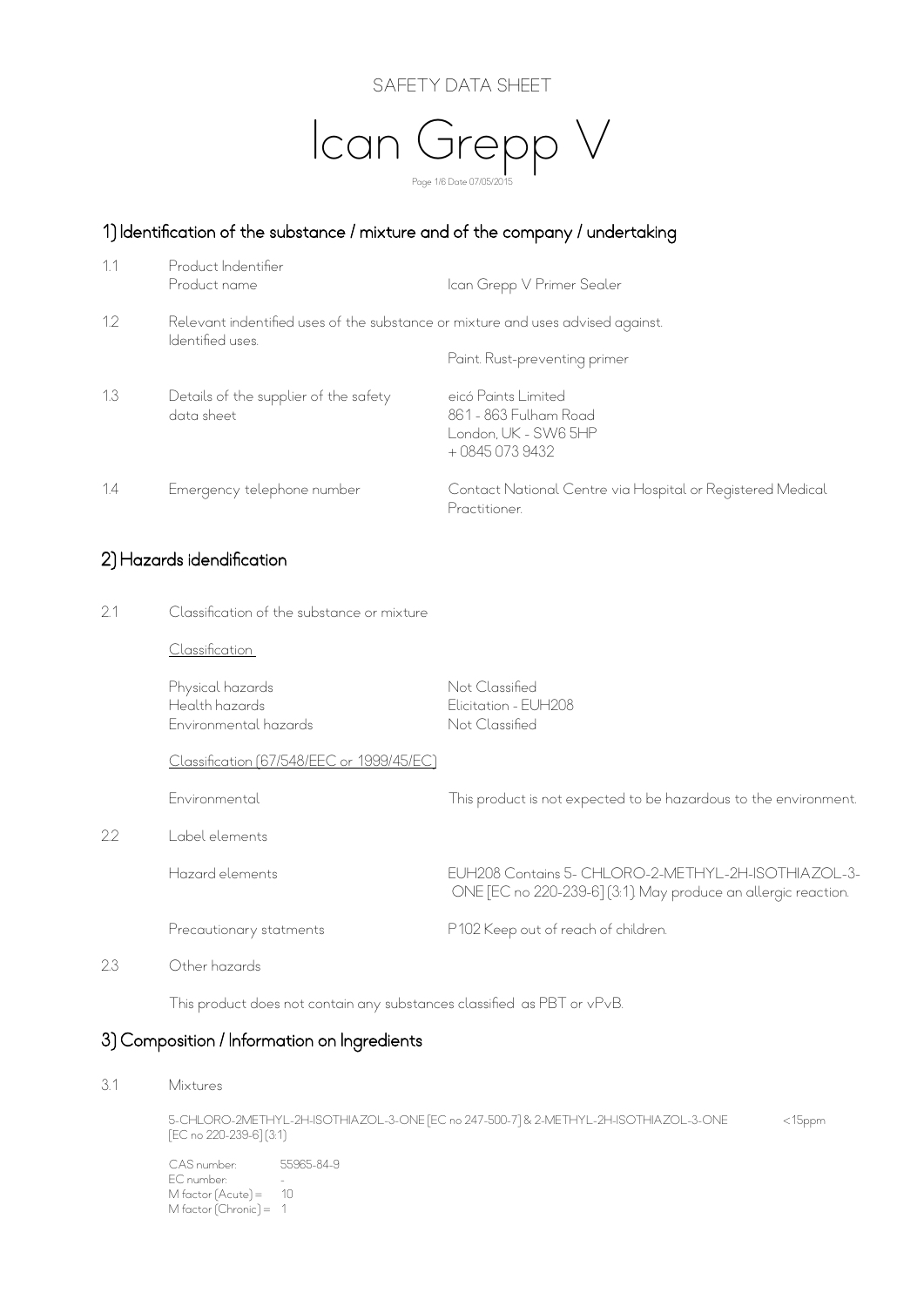



# 4) First-aid measures

| 4.1          | Description of first-aid measures                                                                                                                                                   |
|--------------|-------------------------------------------------------------------------------------------------------------------------------------------------------------------------------------|
| General      | Get medical attention if any discomfort continues.                                                                                                                                  |
| Inhalation   | Move affected pearson to fresh air and keep warm and at rest in a position confortable for breathing.                                                                               |
| Skin contact | Wash skin thoroughly with soap and water.                                                                                                                                           |
| Eye contact  | Rinse cautiously with water for several minutes. Remove contact lenses, if present and easy to do.<br>Continue rinsing. Get medical attention if irritation persists after washing. |
| 4.2          | Most important symptoms and effects, both acute and delayed                                                                                                                         |
| Inhalation   | No specific symtoms known.                                                                                                                                                          |
| Ingestion    | Symptoms following overexposure may include the following: Nausea, vomiting.                                                                                                        |
| Skin contact | Prolonged skin contact may cause redness and irritation.                                                                                                                            |
| Eye contact  | May cause temporary eye irritation.                                                                                                                                                 |
| 4.3          | Indication of any immediate medical attention and specific treatment needed                                                                                                         |
|              | Notes for the doctor<br>No specific recommendation                                                                                                                                  |

# 5) Firefighting measures

| 5.1                                 | <b>Extinguishing media</b>                                                                      |
|-------------------------------------|-------------------------------------------------------------------------------------------------|
| Suitable<br>extinguising<br>media   | Extinguish with alcohol-resistant foam, carbon dioxide, dry powder or water fog.                |
| Unsuitable<br>extinguising<br>media | Do not use water jet as extinguisher, as this will spread the fire.                             |
| 5.2                                 | Special hazards arising from the substance or mixture                                           |
| Specific<br>hazards                 | No unusual fire or explosion hazards noted                                                      |
| Hazardous<br>combustion<br>products | Thermal decomposition or combustion may liberate carbon oxides and other toxic gases or vapours |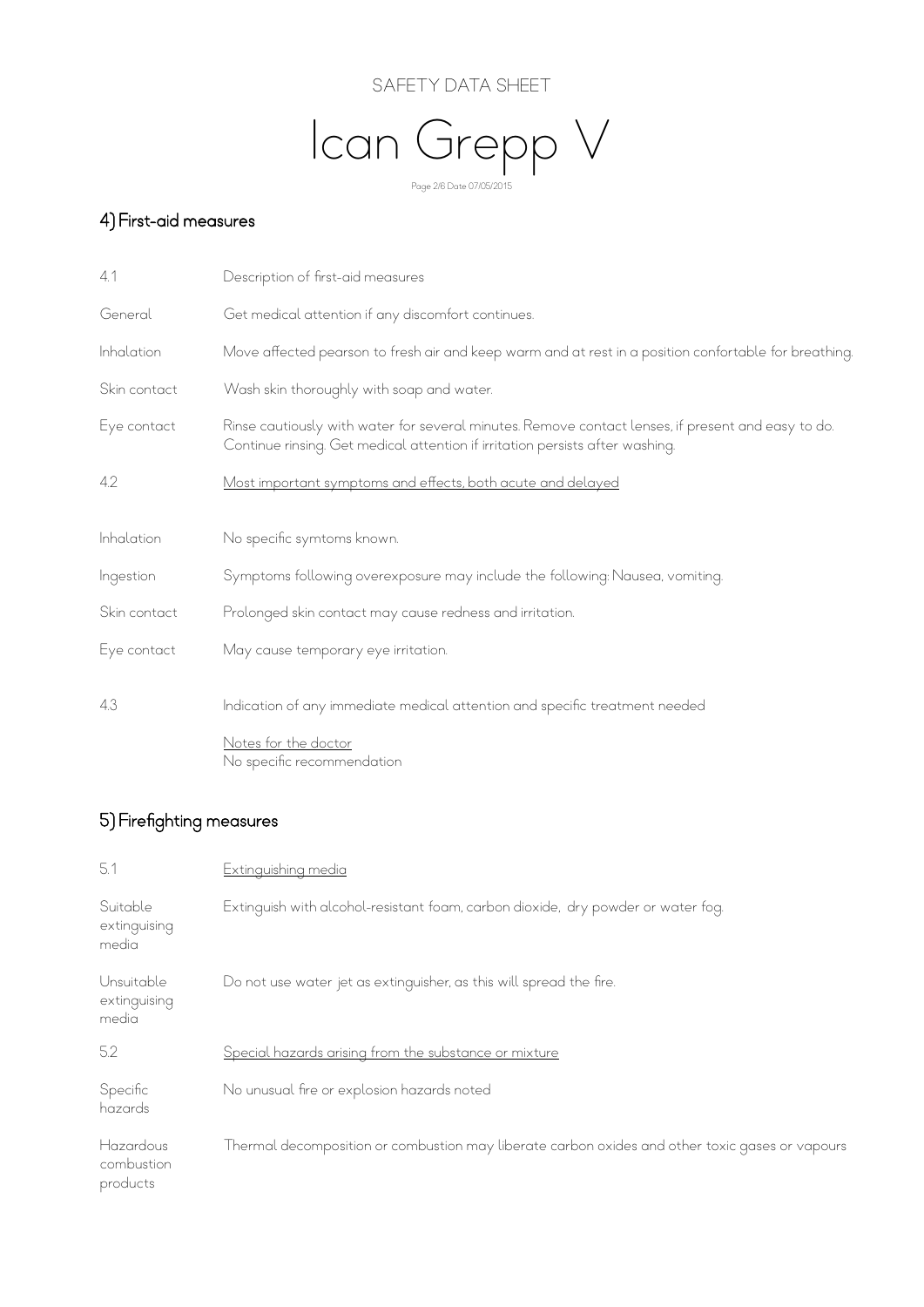#### SAFETY DATA SHEET



#### 5.3 Advice for firefighters

Protective Cool containers exposed to heat with water spray and remove them from the fire area if it can be actions during done without risk. Control run-off water by containing and keeping it out of sewers and watercourses. firefighting

Special Use protective equipment appropriate for surrounding materials. protective .<br>equipment for firefighters

#### 6) Accidental release measures

| 6.1 | Personal precautions, protective equipment and emergency procedures<br>Wear protective clothing as described in Section 8 of this safety data sheet. |
|-----|------------------------------------------------------------------------------------------------------------------------------------------------------|
| 6.2 | Environmental precautions<br>Do not discharge into drains or watercourses or onto the ground.                                                        |
| 6.3 | Methods and materials for containing and cleaning up<br>Absorb spillage with non-combustible, absorbent material.                                    |
| 6.4 | Reference to other sections<br>For waste disposal, see section 13.                                                                                   |

# 7) Hanling and storage

7.1 Precautions for safe handling

Avoid contact with skin and eyes.

7.2 Conditions for safe storage, including any incompatibilities

Protect from freezing and direct sunlight

#### 7.3 Specific end use(s)

The identified uses for this product are detailed in Section 1.2

#### 8) Exposure controls / personal protection

8.1 Control parameters

|                       | Occupational exposure limits | No exposure limit value known                                             |
|-----------------------|------------------------------|---------------------------------------------------------------------------|
| 8.2 Exposure controls |                              |                                                                           |
|                       | Eye / face protection        | If risk of splashing, wear safety goggles or face shield.                 |
|                       | Hand protection              | For prolonged or repeated skin contact use suitable protective<br>gloves. |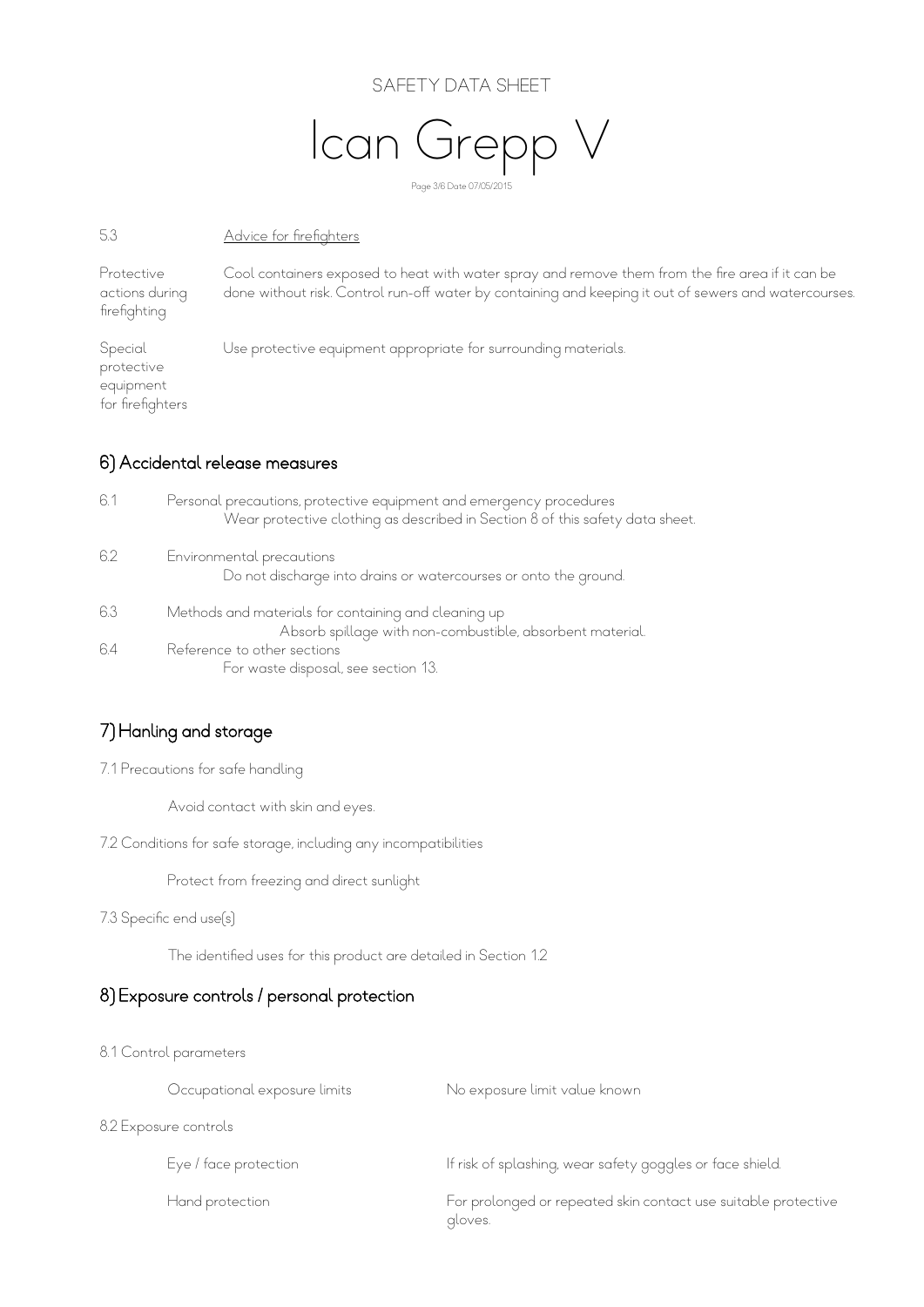



#### 9) Physical and chemical properties

9.1 Information on basic physical and chemical properties

Appearance

Odour Slight<br>Colour Solour Show Slight<br>White Colour<br>Solubility(ies)

 Physical state Viscous Liquid Soluble in water

9.2 Other information

Volatile organic compound

## 10) Stability and reactivity

| 10.1 Reactivity                         | There are no known reactivity hazards associated with this product                                  |
|-----------------------------------------|-----------------------------------------------------------------------------------------------------|
| 10.2 Chemical stability                 | Stable at normal ambient temperatures and when used as<br>recommended.                              |
| 10.3 Possibility of hazardous reactions | Not applicable                                                                                      |
| 10.4 Conditions to avoid                | Avoid freezing                                                                                      |
| 10.5 Incompatible materials             | Strong oxidising agents                                                                             |
| 10.6 Hazardous decomposition products   | Thermal decomposition or combustion may liberate carbon oxides<br>and other toxic gases or vapours. |

# 11) Toxicological information

| <i>Inhalation</i> | No specific health hazards known.  |
|-------------------|------------------------------------|
| Ingestion         | May cause discomfort               |
| Skin contact      | May cause temporary eye irritation |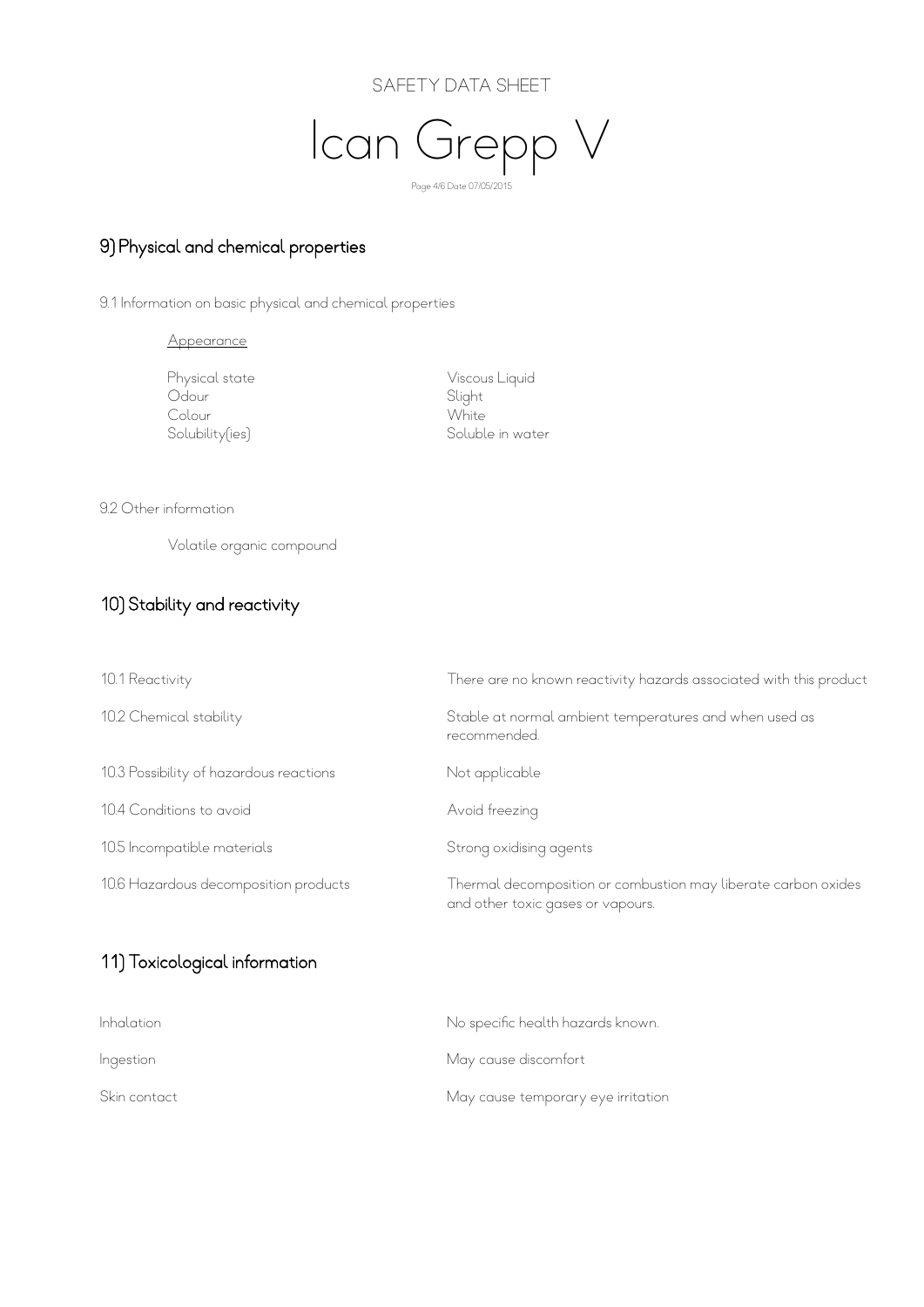#### SAFETY DATA SHEET



#### 12) Ecological information

| Ecotoxicity                               | The product is not expected to be hazardous to the environment                     |
|-------------------------------------------|------------------------------------------------------------------------------------|
| 12.1 Toxicity                             | No data recorded                                                                   |
| 12.2 Persistence and degradability        | No data recorded                                                                   |
| 12.3 Bioccumulative potential             | No data recorded                                                                   |
| 12.4 Mobility in soil                     | No data recorded                                                                   |
| 12.5 Result of PBT<br>and vPvB assessment | The substance is not classified as PBT or vPvB<br>according to current EU criteria |
| 12.6 Other adverse effects                | None known.                                                                        |

local regulations.

#### 13) Disposal considerations

13.1 Waste treatment methods

Disposal methods Dispose of waste product or used containers in accordance with

# 14) Transport

General The product is not covered by international regulations on the transport of dangerous goods (IMDG, IATA, ADR/RID).

| 14.1 UN number                                                                          | Not applicable |
|-----------------------------------------------------------------------------------------|----------------|
| 14.2 UN proper shipping name                                                            | Not applicable |
| 14.3 UN transport hazard class[es]                                                      | Not applicable |
| 14.4 Packing group                                                                      | Not applicable |
| 14.5 Environmental hazards<br>Environmentally hazardous<br>substance / marine pollutant | No             |
| 14.6 Special precautions for user                                                       | Not applicable |
| 14.7 Transport in bulk according to Annex II<br>of MARPOL73/78 and the IBC Code         | Not applicable |